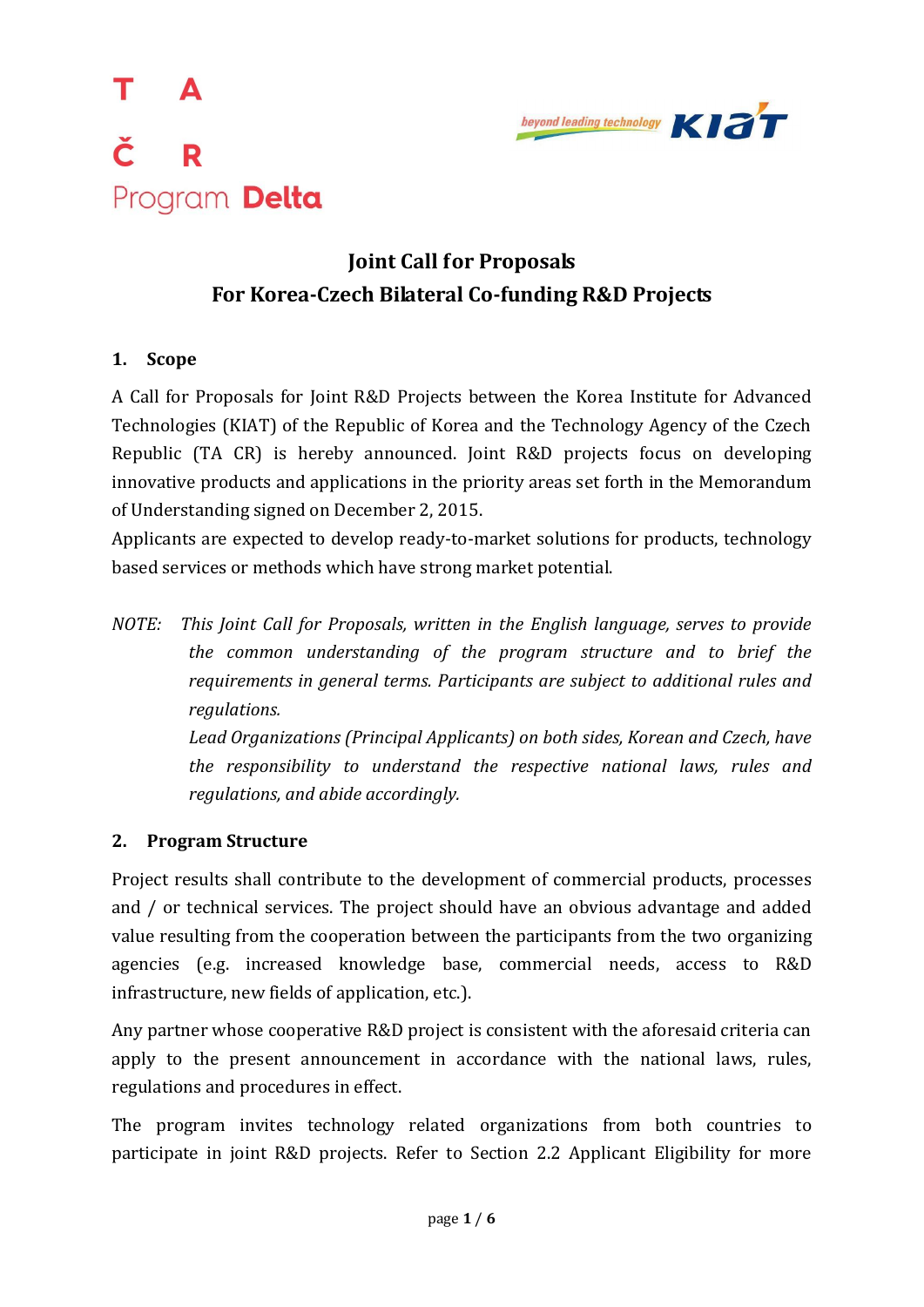### т Δ č  $\overline{\mathbf{R}}$ Program Delta



information. Joint R&D Project Proposals shall be submitted according to the following procedures.

### **2.1Areas of R&D Projects**

While R&D subjects across all industries will be considered, priority will be given to the R&D subjects in the following areas pursuant to the Memorandum of Understanding signed on December 2, 2015:

- a) Green Car and automobile parts
- b) System semi-conduct
- c) Embedded Software
- d) Internet of Things
- e) Key Enabling Technology(KETs)
- f) Space Technologies and space Applications

### **2.2Applicant Eligibility**

Applicants shall take the form of a consortium consisting of R&D participants based in the Republic of Korea and R&D participants based in the Czech Republic.

### Korea

An SME shall be the lead organization on the Korean side while universities or research institutes may participate as participating organizations only.

### Czech

A company, regardless of the size, can be the lead organization on the Czech side. Bonus points are given in the evaluation phase to the consortium whose lead organization is a company.

Universities or research organizations may apply for the DELTA program as lead organization, only provided that the consortium constitutes at least one company.

### **2.3 Program Procedure and Schedule**

① Joint Call for Proposals (Korea: April 1, 2016) (Czech: April 27, 2016)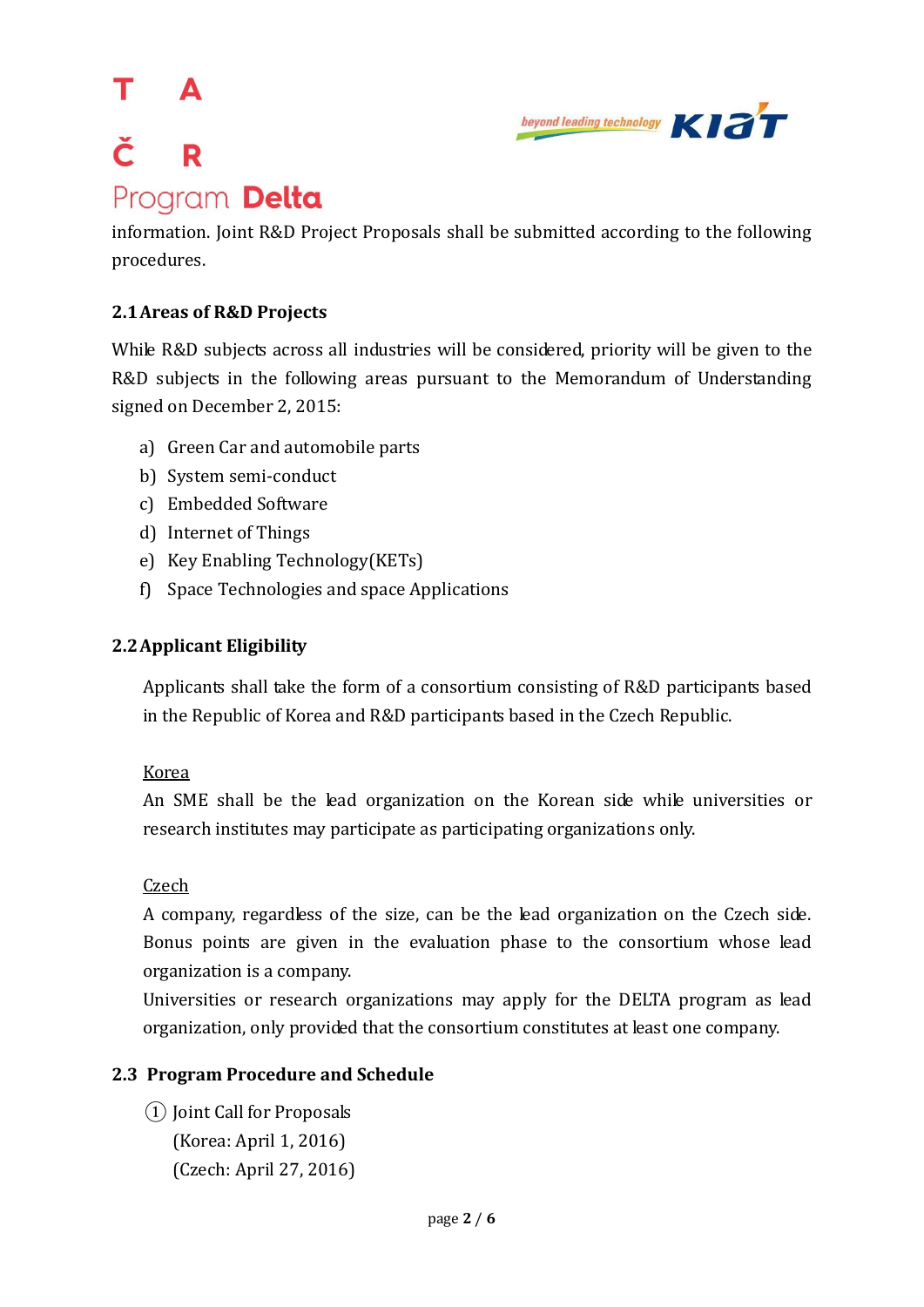#### т Δ



## Č R Program Delta

- ② Submission / Requisition of R&D proposals (April 28, 2016~ July 20, 2016)
- ③ Proposal Evaluation (Refer to Section 2.6) (July 21, 2016 ~ October 30, 2016)
- ④ Evaluation Results Announcement (October 31, 2016)

⑤ Agreement between the participants and the respective organization & Project Kickoff (November 1, 2016 – November 31, 2016)

### **2.4Project Duration and Funding**

- Government contribution is available for three years maximum.
- KIAT and TA CR will fund the respective nationals in the selected consortia in accordance with their national funding rules. Supplementary funding may come from participant's own resources should the total project cost exceed the government funding.
- Matching fund is the basis of the funding scheme, but flexibility in the funding ratio may be allowed depending on the roles each participant undertakes.

### Korea

KIAT will award its first year funding in November 2016 following the agreement. The subsequent funding will be awarded on a yearly basis according to the annual evaluation results. No government funding will be awarded should the project is found to be disqualified; the Korean participants may proceed with their own source of fund.

KIAT to Korean participants: KRW 300 million/ project maximum annum, up to 3 years (appx USD 260,000\* annum)

### Czech

TA CR will award funding in January 2017 while the project will start in November 2016. Czech participants are advised to plan accordingly.

One time lump sum funding will be awarded not to exceed CZK 25 million/project for the entire duration of the project of 3 years. Should the project is found to be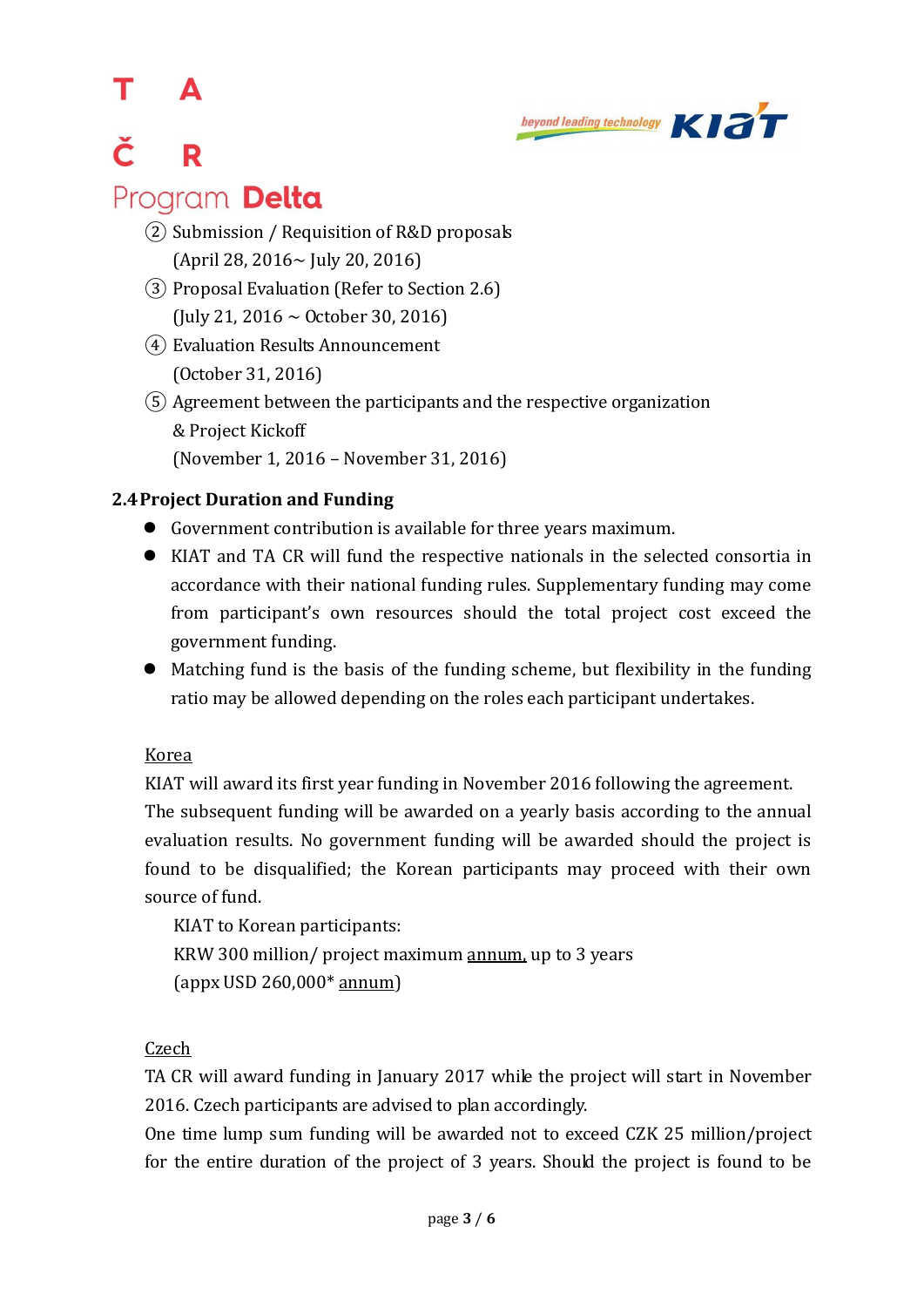#### т Δ

# č  $\overline{\mathbf{R}}$ Program Delta



disqualified from the interim evaluations, TA CR may retrieve the unused government funding.

TA CR to Czech participants:

CZK 25 million/ project maximum, one time lump sum (appx USD 1,030,000\* one time lump sum)

\*may vary depending on the exchange rate in effect at the time of tender

### **2.5 Proposal Submission**

By the Call Deadline on July 20, 2016, the lead organizations from both countries shall file to the respective agency the documents as follows:

- A common proposal (attached), written in the English language The proposal shall be signed by all participants.
- Funding documents as required by the respective organization pursuant to the rules set forth within.

### Korea

- Korean participants shall upload a complete funding application at the time of the proposal submission.
- More information is available at [www.pms.re.kr](http://www.pms.re.kr/) .
- Consultation at an early stage is highly recommended.
- Additional documents related to evaluation process will be required.

### **Czech**

- Czech participants shall upload a complete funding application at the time of the proposal submission.
- More information is available at: [https://tacr.cz/index.php/cz/?option=com\\_content&view=article&id=668](https://tacr.cz/index.php/cz/?option=com_content&view=article&id=668)
- Consultation at an early stage is highly recommended.
- Upon the launch of the DELTA program, consultations are available only through the online helpdesk:<https://tacr.cz/hesk/>

### **2.6 Proposal Evaluation**

All Korean applicants are subject to initial screening which examines the SME's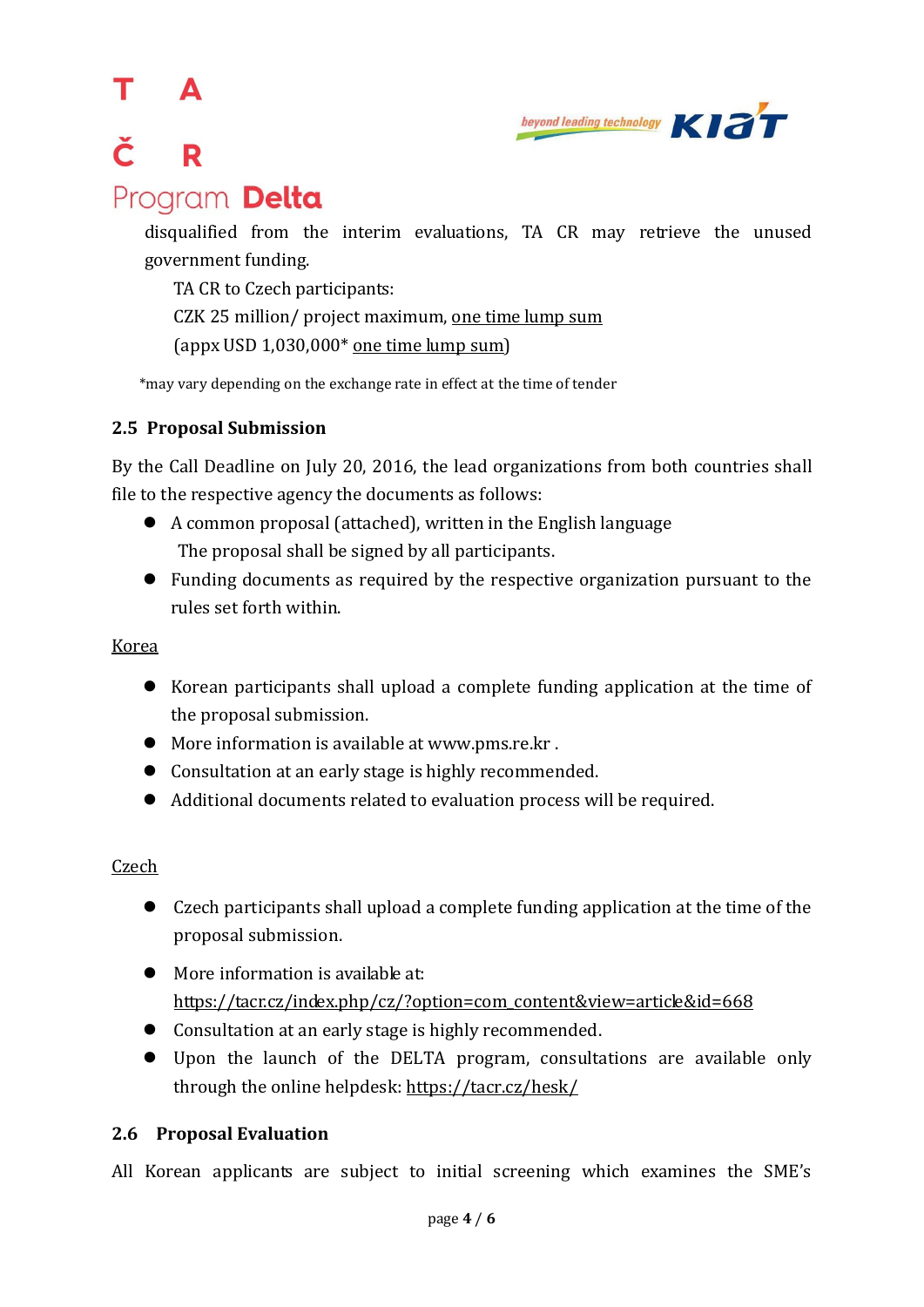### т Δ Č R Program Delta



capability to carry out the project. Examination criteria includes, but are not limited to, bankruptcy history, disposition for tax delinquency, default history of the head of the company, debt ratio, review of the recent financial statement in terms of capital erosion, etc. Failure in any of the criteria will disqualify the applicant and the respective proposal will not proceed to the next step of proposal evaluation.

KIAT and TA CR will independently evaluate the submitted proposals in accordance with the respective national rules and regulations. Evaluation results for the top candidates will be shared and discussed between two organizations. Finally, KIAT and TA CR will jointly select the final consortia within approximately 3 months after the call deadline.

### **2.7 Annual Evaluation / Progress Inspection**

### Korea

KIAT requires the lead organization (SME) on the Korean side to submit an annual evaluation report of the project no later than one month prior to the end of each project year. In addition to the report submission, annual evaluation may include onsite inspection, interview, etc.

In case the Korean lead organization (SME) fails to submit the report in time or the project progress is found to have failed its obligations, etc., the project may be disqualified for government funding and terminated early. The Korean participant may proceed with their own source of fund.

### **Czech**

TA CR performs regular inspections of the supported projects, at least once during its solution. Also TA CR may demand project reports for review and ad hoc inspections may be executed when a problem is spotted. In case the project is found to have failed its obligations, the Board of TA CR may retrieve the TA CR fund, of which the final amount to be retrieved is calculated in accordance with the national rules and regulations in effect at the time. In case the project is disqualified by the Korean side, only, the case will be subject to further evaluation by the Board of TA CR to decide whether to retrieve the remaining government fund.